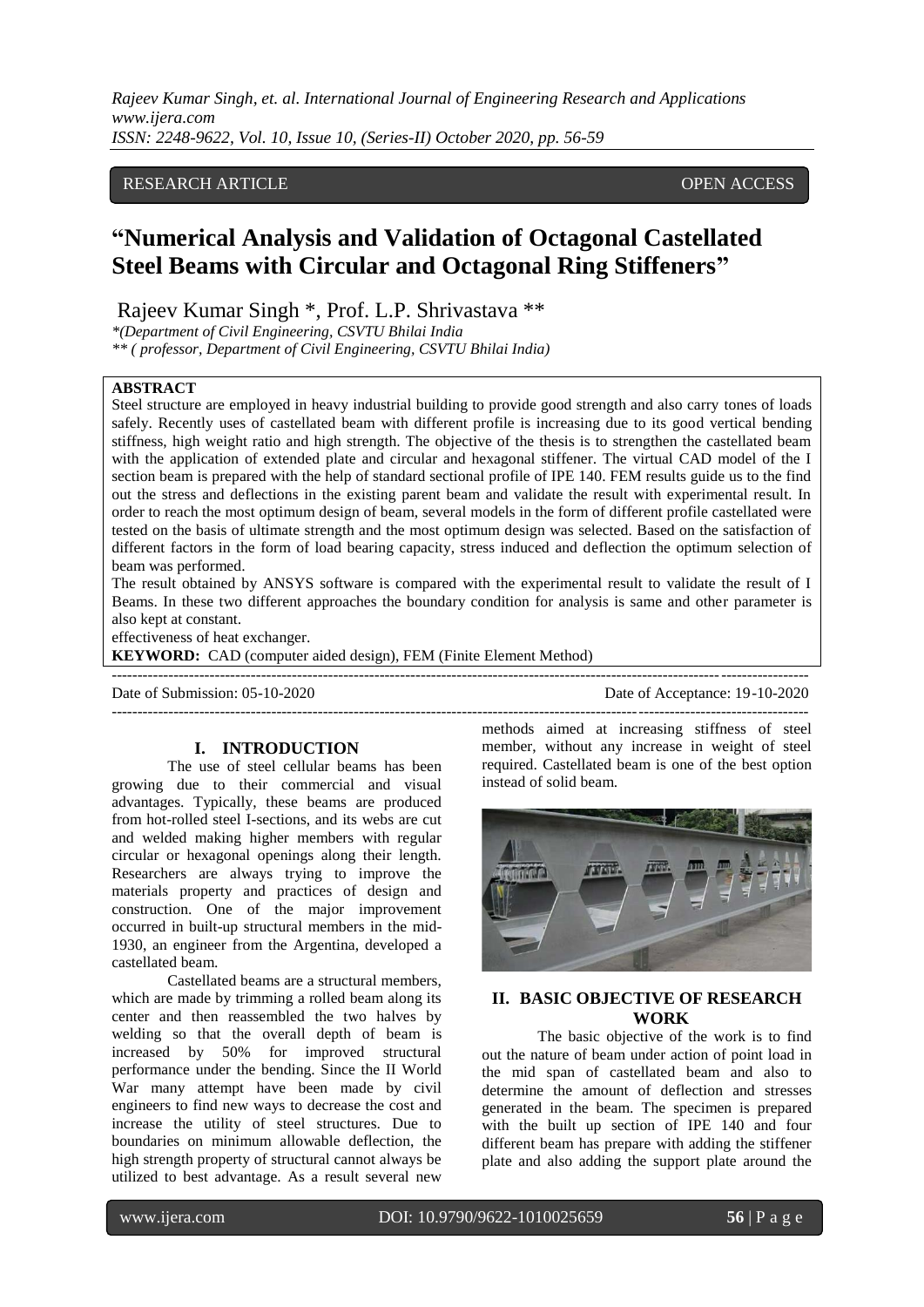*Rajeev Kumar Singh, et. al. International Journal of Engineering Research and Applications www.ijera.com ISSN: 2248-9622, Vol. 10, Issue 10, (Series-II) October 2020, pp. 56-59*

circular and hexagonal profile. The basic objectives are:

 $\Box$  Find out the nature of castellated beam under the action of point load at mid span.

 $\Box$  Compare the result of parent beam with optional built up beam.

 $\Box$  Find out the load bearing capacity of each beam or the maximum load carrying capacity of the beam

 Validate the result obtained by FEA with experimental result.

 $\Box$  Propose a suitable beam for the same boundary condition.



# **III. METHODOLOGY**

### **Experimental Analysis**

The experimental specimen [1] is prepared by using IPE 140 beam as a parent section for fabrication of four specimens of large opening castellated beam in shape of hexagonal. The parameters of IPE 140 kept same as web thickness 4.7 mm flange thickness as 6.9 mm and width is 73 mm while the span is maintain at 1700 mm. the web of beam is cut by plasma cutter in zigzag way to form the required profile of hexagon and then re-join the two halves together by using electrode welding process. The expansion plate is added in the specimen CBC-02 and other two beam is formed by adding stiffener with expansion plate. The material properties were found from tension tests on flat tensile samples according to ASTM A370.



This exertion based on using two types of stiffener plate of octagonal and circular rings that it will located all around octagonal web opening to prevent failures due to Vierendeel failure and webpost-buckling. The angle of cut is maintain at 450 to form the hexagonal and further it extended as octagonal profile by adding expansion plate of 81x81 mm size with circular and hexagonal stiffener plate.



**FEM analysis of Castellated Beam**

# **Modeling & Boundary Condition**

The basic geometry of I beam modeled in ANSYS Structure Analysis workbench with given parameter. The basic sketch of I beam is created in sketcher workbench and extruded it about 1700 mm span.



Meshing is one of the key terms of structure analysis due to it's directly influence on the result of analysis. Choice of element types and meshing node data is greatly depend upon the geometry and way of modeling of machine parts, if the body is simple with no curvature then brick or rectangular element may use to mesh otherwise we need to move with parabolic element with curvature.



#### **Solution**

This is the major phase of the FEA, and here the solution of the object is achieved in the form of Max Von Mises Stress and Deflection. The stress distribution and the magnitude of deflection have been shown in Figure below.



*Deflection plot for beam CBC-00*

www.ijera.com DOI: 10.9790/9622-1010025659 **57** | P a g e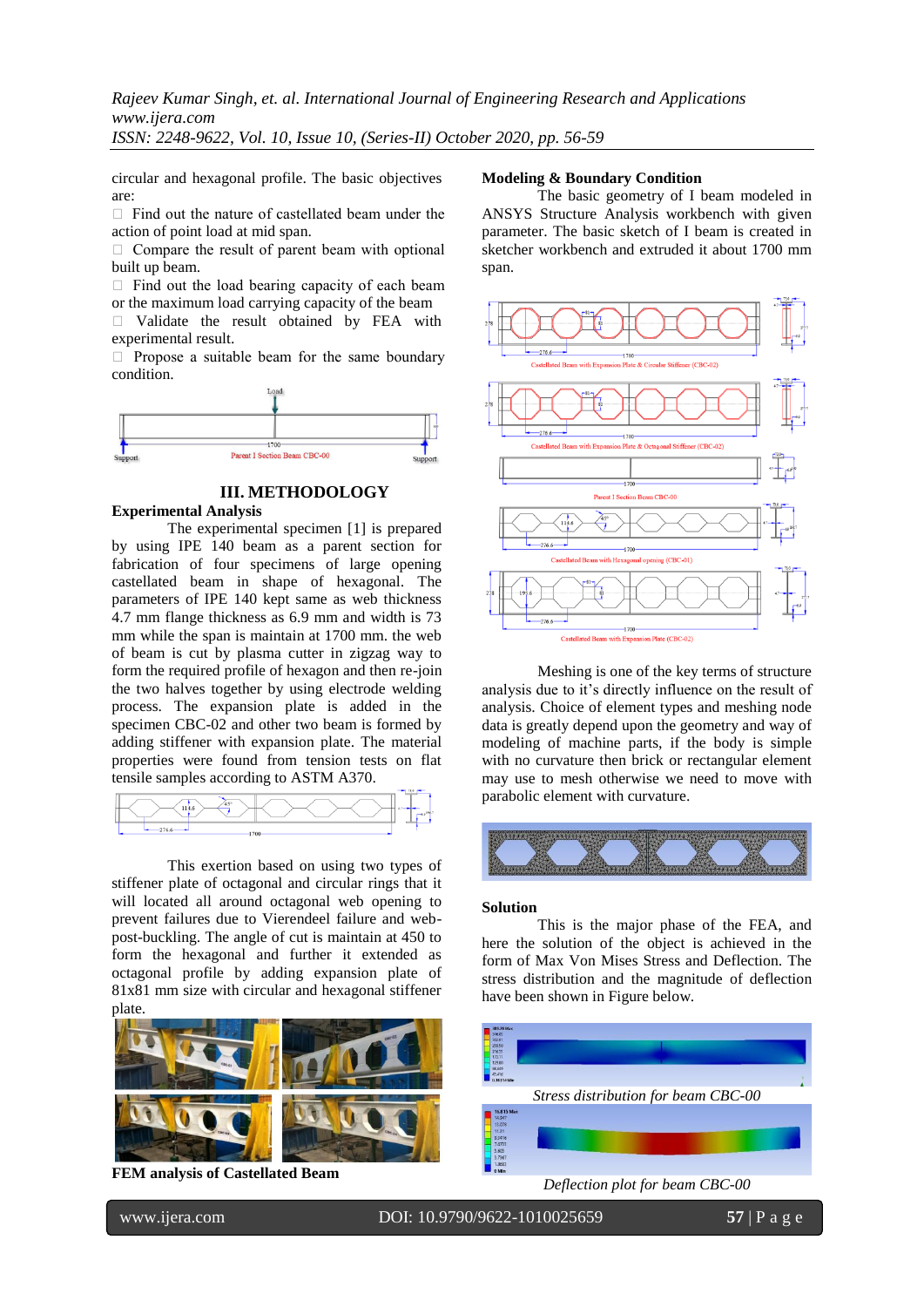*Rajeev Kumar Singh, et. al. International Journal of Engineering Research and Applications www.ijera.com ISSN: 2248-9622, Vol. 10, Issue 10, (Series-II) October 2020, pp. 56-59*



#### **Post Processing**

The post processing is concern about the data analysis which is found by the solution method. The outcome by the solution is define that the deflection of the beam is increases with increase of load. The ultimate load of CBC-02 of about 120.0 KN increased as 51% and 37% when compared with ultimate load of CBC-00 and CBC-01 respectively. In the web-post buckling, the lower compressed parts try to move away from the longitudinal plane of the web while the tensioned parts tend to remain in the starting position. This mode of failure occurs usually in inelastic rule with an important yielding of the section. In general, increasing the height of castellation beam causes the web-post buckling failure which as a results lead to rapid failure.

# **IV. RESULT & DISCUSSION**

Stress and deflection are being calculated for the existing model of parent beam. For yield strength of I beam is 2.79×108 N/m2, it is found that induced stress is 3.89x108 N/m2, corresponding deflection is 16.85 mm. the amount of stress is maximum and beyond the limit of yield point but is observed that the maximum stress is developed on the top face of the beam where one extra plate provided to apply the load and it's not a part of beam analysis and rest of beam is under limit stress zone.



*Comparative Analysis of Deflection of parent beam*

Stress and deflection are being calculated for the CBC-01 castellated hexagonal profile I beam model. The deflection plot of experimental method is higher as compare to FEA method.



*Comparative Analysis of Deflection of CBC-02*

## Similarly the comparison of CBC-02, CBC-03 and CBC-04 are given below.



*Comparative Analysis of Deflection of CBC-03*